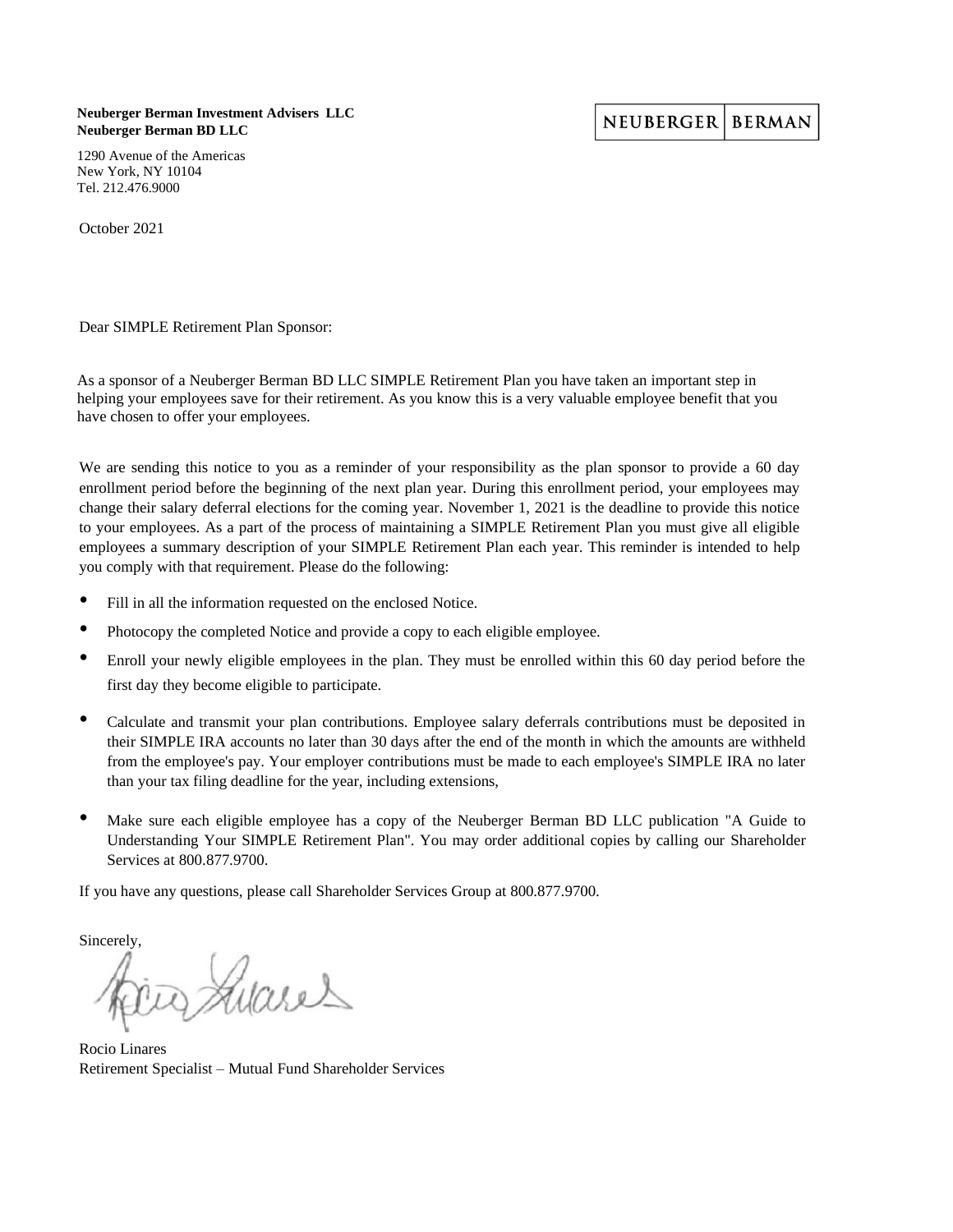

| <b>SECTION A.</b>                              | <b>GENERAL INFORMATION</b>                                                                                                                                                                                                                                                                                                                                                                                                                                                                                                                                                                                                                                                                                                                                                                                                                                           |  |  |                                   |  |
|------------------------------------------------|----------------------------------------------------------------------------------------------------------------------------------------------------------------------------------------------------------------------------------------------------------------------------------------------------------------------------------------------------------------------------------------------------------------------------------------------------------------------------------------------------------------------------------------------------------------------------------------------------------------------------------------------------------------------------------------------------------------------------------------------------------------------------------------------------------------------------------------------------------------------|--|--|-----------------------------------|--|
| <b>Employer and</b><br><b>Plan Information</b> |                                                                                                                                                                                                                                                                                                                                                                                                                                                                                                                                                                                                                                                                                                                                                                                                                                                                      |  |  |                                   |  |
|                                                | Address <u>and the contract of the contract of the contract of the contract of the contract of the contract of the contract of the contract of the contract of the contract of the contract of the contract of the contract of t</u>                                                                                                                                                                                                                                                                                                                                                                                                                                                                                                                                                                                                                                 |  |  |                                   |  |
|                                                | City State State State                                                                                                                                                                                                                                                                                                                                                                                                                                                                                                                                                                                                                                                                                                                                                                                                                                               |  |  | $\mathsf{Zip}$                    |  |
| Employee                                       | Name experience and the contract of the contract of the contract of the contract of the contract of the contract of the contract of the contract of the contract of the contract of the contract of the contract of the contra                                                                                                                                                                                                                                                                                                                                                                                                                                                                                                                                                                                                                                       |  |  |                                   |  |
| Information                                    | Home Address <b>Executive Contract Contract Contract Contract Contract Contract Contract Contract Contract Contract Contract Contract Contract Contract Contract Contract Contract Contract Contract Contract Contract Contract </b>                                                                                                                                                                                                                                                                                                                                                                                                                                                                                                                                                                                                                                 |  |  |                                   |  |
|                                                |                                                                                                                                                                                                                                                                                                                                                                                                                                                                                                                                                                                                                                                                                                                                                                                                                                                                      |  |  |                                   |  |
|                                                | Employee Number Social Security Number Social Security Number                                                                                                                                                                                                                                                                                                                                                                                                                                                                                                                                                                                                                                                                                                                                                                                                        |  |  |                                   |  |
| <b>SECTION B.</b>                              | <b>TERMS OF AGREEMENT</b> To Be Completed By the Employer                                                                                                                                                                                                                                                                                                                                                                                                                                                                                                                                                                                                                                                                                                                                                                                                            |  |  |                                   |  |
| Limits On<br><b>Elective Deferrals</b>         | Subject to the requirements of the Employer's SIMPLE IRA Plan, each Employee who is eligible to enroll as a Contributing<br>Participant may set aside a percentage of his or her pay into the Plan (Elective Deferrals) by signing this Salary Reduction Agreement<br>This Salary Reduction Agreement replaces any earlier Salary Reduction Agreement and will remain in effect as long as the Employee<br>remains an eligible Employee or until he or she provides the Employer with a new Salary Reduction Agreement as permitted by the<br>Plan, A Participant who is age 50 or older by the end of the Year may be allowed to make Catch-Up Contributions. A Participant's<br>Elective Deferrals (excluding Catch-Up Contributions) may not exceed \$13,000 for 2019 and \$13,500 for 2020 (after 2020 this amount<br>is subject to cost-of-living adjustments). |  |  |                                   |  |
| Changing<br>This Agreement                     | An Employee may change the percentage of pay he or she is setting aside into the Plan. Any Employee who wishes to make such<br>a change must complete and sign a new Salary Reduction Agreement and give it to the Employer during the Election Period or any<br>other period the Employer specifies on the Participation Notice & Summary Description.                                                                                                                                                                                                                                                                                                                                                                                                                                                                                                              |  |  |                                   |  |
| Terminating<br>This Agreement                  | An Employee may terminate this Salary Reduction Agreement. After terminating this Salary Reduction Agreement, an Employee<br>cannot again enroll as a Contributing Participant until the first day of the Year following the Year of termination or any other date<br>the Employer specifies on the Participation Notice & Summary Description.                                                                                                                                                                                                                                                                                                                                                                                                                                                                                                                      |  |  |                                   |  |
| <b>Effective Date</b>                          | This Salary Reduction Agreement will be effective for the pay period which begins                                                                                                                                                                                                                                                                                                                                                                                                                                                                                                                                                                                                                                                                                                                                                                                    |  |  |                                   |  |
| <b>SECTION C.</b>                              |                                                                                                                                                                                                                                                                                                                                                                                                                                                                                                                                                                                                                                                                                                                                                                                                                                                                      |  |  |                                   |  |
| <b>Salary Reduction</b>                        | <b>AUTHORIZATION</b> To Be Completed By the Employee<br>I, the undersigned Employee, wish to set aside, as Elective Deferrals, _________ % or \$                                                                                                                                                                                                                                                                                                                                                                                                                                                                                                                                                                                                                                                                                                                     |  |  |                                   |  |
| Agreement                                      | (which equals ________% of my current rate of pay) into my Employer's SIMPLE IRA Plan by way of payroll deduction.                                                                                                                                                                                                                                                                                                                                                                                                                                                                                                                                                                                                                                                                                                                                                   |  |  |                                   |  |
|                                                | NOTE: If you are eligible to defer and you attain age 50 before the close of the Plan Year, you may be able to make Catch-Up<br>Contributions under the SIMPLE IRA Plan. Certain limits, as required by law, must be met prior to being eligible to make Catch-Up<br>Contributions. Your election above will pertain to Elective Deferrals which may include Catch-Up Contributions. See your Employer<br>for additional information, including the Catch-Up Contribution limit for the Year.                                                                                                                                                                                                                                                                                                                                                                        |  |  |                                   |  |
|                                                | I agree that my pay will be reduced in the manner I have indicated above, and I affirmatively elect to have this amount contributed to<br>the investments listed below. This Salary Reduction Agreement will continue to be effective while I am employed, unless I change or<br>terminate it as explained in Section B above. I acknowledge that I have read this entire Salary Reduction Agreement, I understand it<br>and I agree to its terms. Furthermore, I acknowledge that I have received a copy of the Participation Notice & Summary Description.                                                                                                                                                                                                                                                                                                         |  |  |                                   |  |
| Financial<br>Institution                       | If contributions are not required to be made to a Designated Financial Institution, provide the name and address of the financial<br>organization that will serve as the trustee/custodian/issuer for your SIMPLE IRA.                                                                                                                                                                                                                                                                                                                                                                                                                                                                                                                                                                                                                                               |  |  |                                   |  |
|                                                |                                                                                                                                                                                                                                                                                                                                                                                                                                                                                                                                                                                                                                                                                                                                                                                                                                                                      |  |  |                                   |  |
| <b>Signatures</b>                              | Signature of Employee                                                                                                                                                                                                                                                                                                                                                                                                                                                                                                                                                                                                                                                                                                                                                                                                                                                |  |  | Authorized Signature for Employer |  |
|                                                | Date                                                                                                                                                                                                                                                                                                                                                                                                                                                                                                                                                                                                                                                                                                                                                                                                                                                                 |  |  | Title                             |  |

Date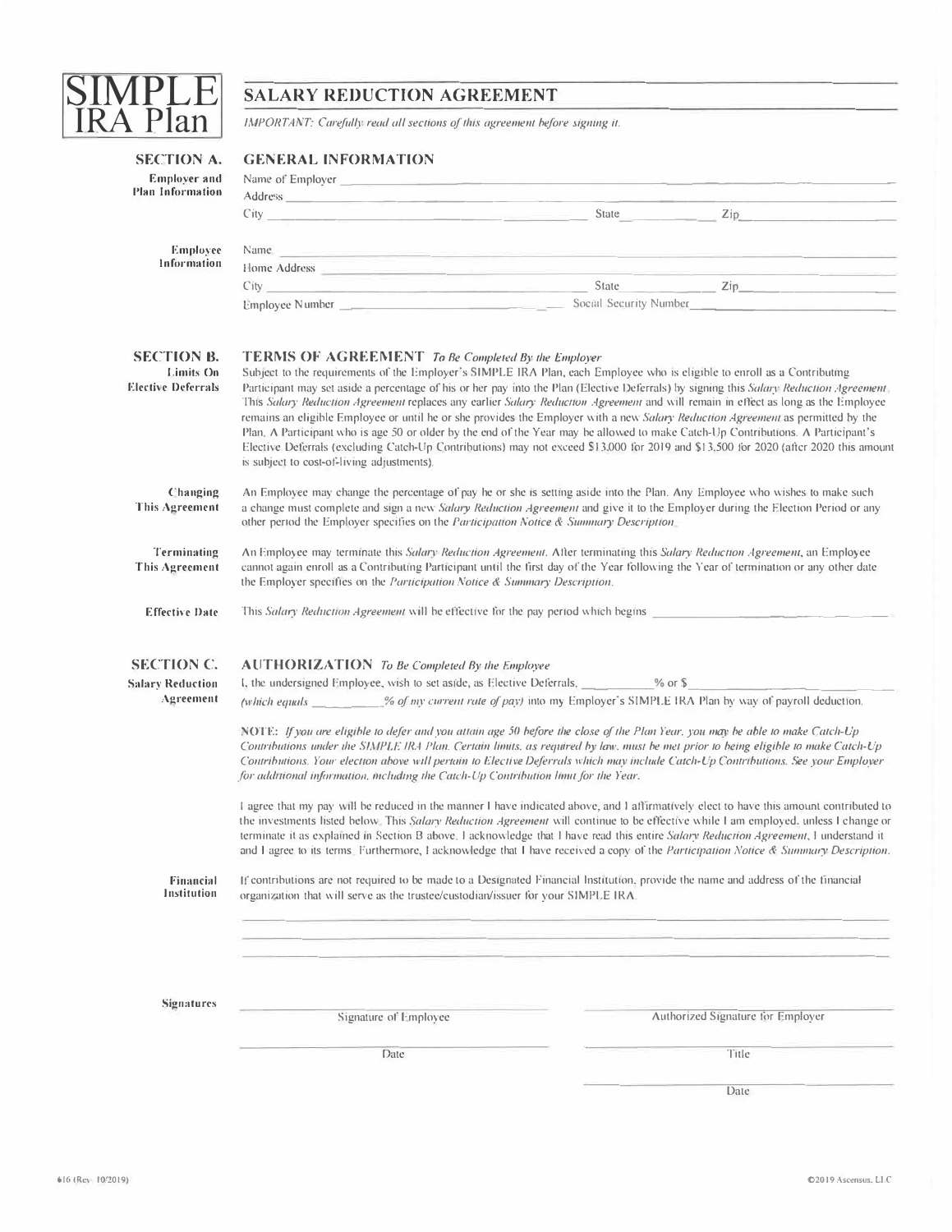

## PARTICIPATION NOTICE & SUMMARY DESCRIPTION

IMPORTANT: Carefully read and consider the information on both sides of this notice before you decide whether to start, continue, or change your Salary Reduction Agreement.

| Employer<br>Information              | Name of Employer<br><u>Name of Employer</u>                                                                                                                                                                                                                                                                                                                                                                                                                                                                            |  |          |  |  |
|--------------------------------------|------------------------------------------------------------------------------------------------------------------------------------------------------------------------------------------------------------------------------------------------------------------------------------------------------------------------------------------------------------------------------------------------------------------------------------------------------------------------------------------------------------------------|--|----------|--|--|
|                                      |                                                                                                                                                                                                                                                                                                                                                                                                                                                                                                                        |  |          |  |  |
|                                      |                                                                                                                                                                                                                                                                                                                                                                                                                                                                                                                        |  |          |  |  |
|                                      | Telephone and the contract of the contract of the contract of the contract of the contract of the contract of the contract of the contract of the contract of the contract of the contract of the contract of the contract of                                                                                                                                                                                                                                                                                          |  |          |  |  |
| Trustee/Custodian/                   | Name of Trustee, Custodian, or Issuer                                                                                                                                                                                                                                                                                                                                                                                                                                                                                  |  |          |  |  |
| <b>Issuer Information (for plans</b> | Address and the company of the contract of the contract of the contract of the contract of the contract of the contract of the contract of the contract of the contract of the contract of the contract of the contract of the                                                                                                                                                                                                                                                                                         |  |          |  |  |
| electing to use a Designated         |                                                                                                                                                                                                                                                                                                                                                                                                                                                                                                                        |  |          |  |  |
| <b>Financial Institution</b> )       | Telephone <b>The Community Community</b> and the community of the community of the community of the community of the community of the community of the community of the community of the community of the community of the communit                                                                                                                                                                                                                                                                                    |  |          |  |  |
| <b>SECTION B.</b>                    | <b>ELIGIBILITY REQUIREMENTS</b>                                                                                                                                                                                                                                                                                                                                                                                                                                                                                        |  |          |  |  |
| <b>Opportunity to</b><br>Participate | This form is intended, in part, to notify you of your right to choose, during the Election Period, to make Elective Deferrals under<br>the savings incentive match plan for employees of small employers (SIMPLE) IRA Plan established by your Employer. The<br>Election Period is generally the 60-day period before the beginning of each Year and the 60-day period before the first day you<br>become eligible to participate. This notice includes a Summary Description of your Employer's SIMPLE IRA Plan.      |  |          |  |  |
| <b>Eligible Employees</b>            | You may become eligible to participate in the Plan unless you are:                                                                                                                                                                                                                                                                                                                                                                                                                                                     |  |          |  |  |
|                                      | covered by the terms of collective bargaining agreement where retirement benefits were negotiated                                                                                                                                                                                                                                                                                                                                                                                                                      |  |          |  |  |
|                                      | a nonresident alien with no United States earned income from your Employer                                                                                                                                                                                                                                                                                                                                                                                                                                             |  |          |  |  |
|                                      | an Employee on account of an acquisition or similar transaction involving your Employer                                                                                                                                                                                                                                                                                                                                                                                                                                |  |          |  |  |
| Compensation<br>and Service          | To become eligible to participate in the Plan, you must have earned \$5,000 during any two preceding years and you must be<br>reasonably expected to earn such amount during the current year, unless otherwise specified below.                                                                                                                                                                                                                                                                                       |  |          |  |  |
|                                      | You are required to earn at least \$_______________ (may not exceed \$5,000) during any ______ (may not exceed 2) preceding<br>years to be eligible to participate in the Plan. You must also be reasonably expected to earn at least \$<br>exceed \$5,000) during the current Year.                                                                                                                                                                                                                                   |  | (may not |  |  |
| <b>SECTION C.</b>                    | <b>PLAN CONTRIBUTIONS</b>                                                                                                                                                                                                                                                                                                                                                                                                                                                                                              |  |          |  |  |
| Financial<br>Institution             | Your Employer $\Box$ has $\Box$ has not elected to make all contributions to a Designated Financial Institution.                                                                                                                                                                                                                                                                                                                                                                                                       |  |          |  |  |
|                                      | If contributions are not required to be made to a Designated Financial Institution, you must select the financial organization that will serve<br>as trustee, custodian, or issuer of your SIMPLE IRA and notify your Employer by providing a completed Salary Reduction Agreement.                                                                                                                                                                                                                                    |  |          |  |  |
|                                      | If contributions are required to be made to a Designated Financial Institution, you may transfer the balance in your SIMPLE IRA,<br>without cost or penalty, from the Designated Financial Institution to a SIMPLE IRA at the financial organization of your choice. To<br>do so, you must request a transfer during the Election Period or during any other period as allowed by the Designated Financial<br>Institution. Upon request, the Designated Financial Institution will periodically transfer your balance. |  |          |  |  |
| Elective<br>Deferrals                | By completing a Salary Reduction Agreement, you agree to make Elective Deferrals to this Plan. Your Compensation will be reduced<br>each pay period by an amount equal to the percentage of your Compensation you specify on the Salary Reduction Agreement.<br>Generally, your Elective Deferrals (excluding Catch-Up Contributions) may not exceed \$13,000 for 2019 and \$13,500 for 2020 (after<br>2020 this limit is subject to cost-of-living adjustments).                                                      |  |          |  |  |
|                                      | Catch-Up Contributions Will Will not be permitted under the Plan.                                                                                                                                                                                                                                                                                                                                                                                                                                                      |  |          |  |  |
|                                      | If Catch-Up Contributions are available under the Plan and you will attain age 50 on or before the end of the Year, you are eligible to<br>make Catch-Up Contributions. Your Catch-Up Contributions may not exceed \$3,000 for 2019 and 2020 (after 2020 this amount is<br>subject to cost-of-living adjustments).                                                                                                                                                                                                     |  |          |  |  |
|                                      | You may change the amount of your Elective Deferrals by completing and signing a revised Salary Reduction Agreement during the<br>Election Period or any other period specified below.                                                                                                                                                                                                                                                                                                                                 |  |          |  |  |

You may discontinue making Elective Deferrals at any time during the Year by completing and signing a revised Salary Reduction Agreement. You are allowed to commence making Elective Deferrals the first day of the Year following the Year you cease deferring unless specified otherwise below.